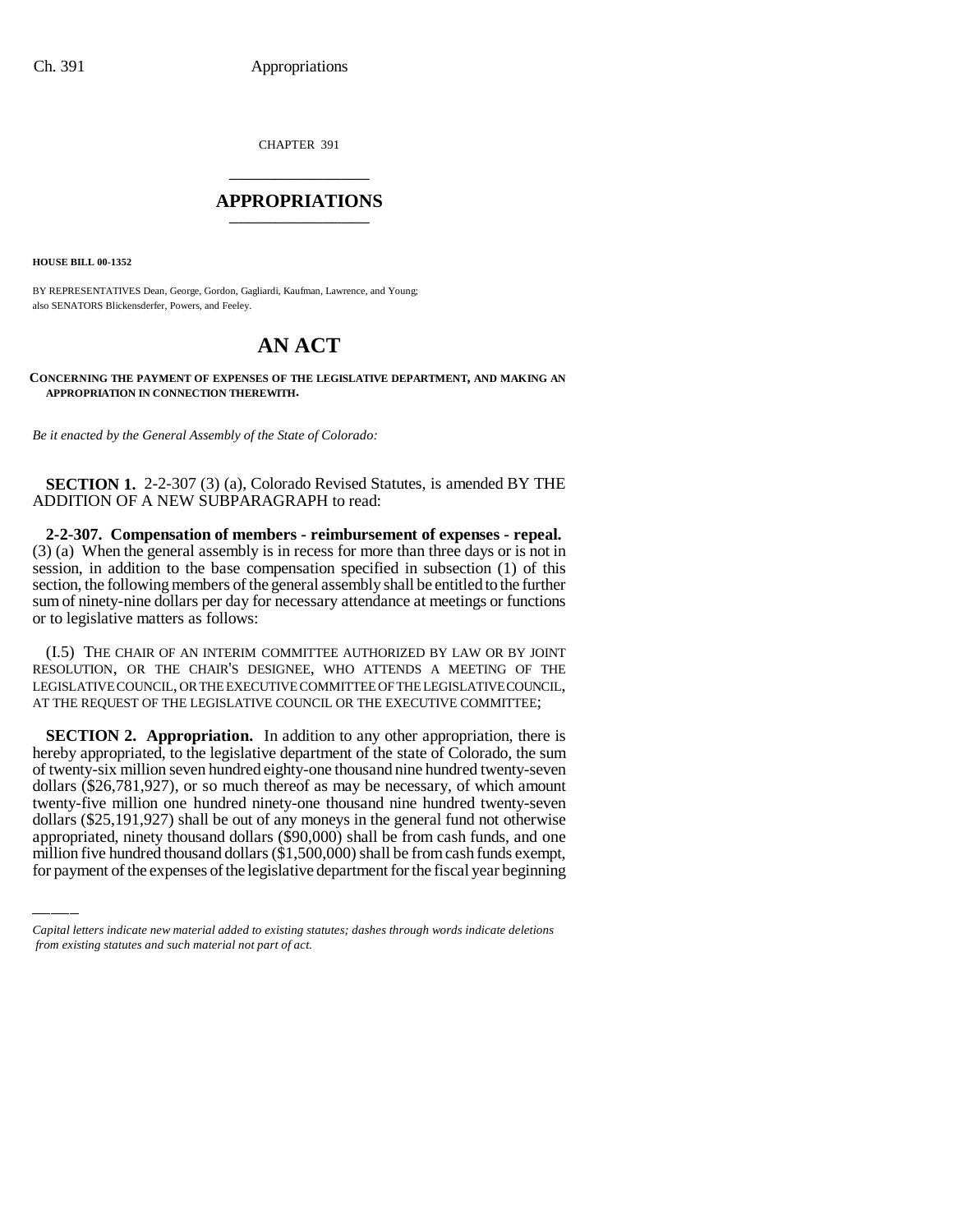July 1, 2000, to be allocated as follows:

| House of representatives and senate | \$10,557,680 <sup>1</sup> |
|-------------------------------------|---------------------------|
|                                     | $(72.1$ FTE)              |
| State auditor                       | 7,430,975 $\frac{2}{3}$   |
|                                     | $(73.2$ FTE)              |
| Joint budget committee              | 1,114,161                 |
|                                     | $(16.0$ FTE)              |
| Legislative council                 | 3,771,042                 |
|                                     | $(50.6$ FTE)              |
| Committee on legal services         | 3,908,069 $\frac{3}{2}$   |
|                                     | (53.0 FTE)                |
| Total legislative department        | \$26,781,927              |

- $1/2$  Of this amount, \$90,000 is appropriated out of cash funds generated by the joint bill room, and \$10,467,680 is appropriated out of the general fund.
- <sup>2</sup> Of this amount, \$5,930,975 is appropriated out of the general fund and \$1,500,000 is appropriated out of cash funds exempt received from the department of human services for evaluation of the works program pursuant to section 26-2-723, Colorado Revised Statutes.
- $\frac{3}{2}$  It is anticipated that, during the 2000-01 fiscal year, the tax levy on civil actions provided for in section 2-5-119, Colorado Revised Statutes, will return approximately \$250,000 to the general fund to offset expenses of the revision of statutes by the office of legislative legal services.

**SECTION 3.** Part XI (2) and the affected totals of part XI of section 2 of chapter 364, Session Laws of Colorado 1999, are amended to read:

Section 2. **Appropriation.**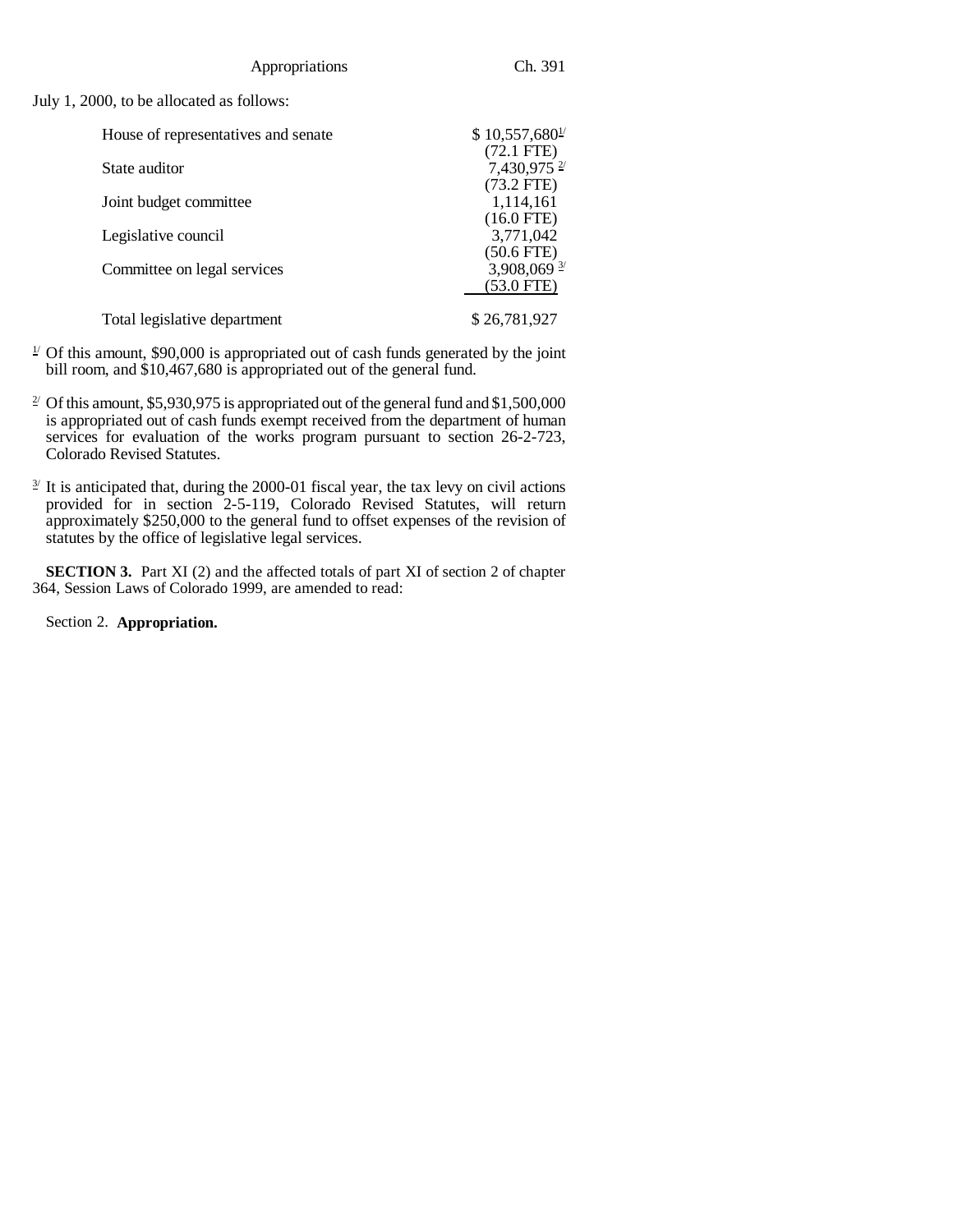|                   |       | <b>APPROPRIATION FROM</b> |               |              |               |                |  |
|-------------------|-------|---------------------------|---------------|--------------|---------------|----------------|--|
|                   |       |                           | GENERAL       |              | CASH          |                |  |
| <b>ITEM &amp;</b> |       | <b>GENERAL</b>            | FUND          | CASH         | <b>FUNDS</b>  | <b>FEDERAL</b> |  |
| SUBTOTAL          | TOTAL | <b>FUND</b>               | <b>EXEMPT</b> | <b>FUNDS</b> | <b>EXEMPT</b> | <b>FUNDS</b>   |  |
|                   |       |                           |               |              |               |                |  |

#### **PART XI LEGISLATIVE DEPARTMENT**

# **(2) GENERAL ASSEMBLY**

| <b>Salary Survey</b>         | 349.549 |                      |                      |
|------------------------------|---------|----------------------|----------------------|
| Workers' Compensation        | 5,419   |                      |                      |
| Legal Services for 188 hours | 9.940   |                      |                      |
| Purchase of Services from    |         |                      |                      |
| Computer Center              | 39,775  |                      |                      |
|                              | 14,775  |                      |                      |
| Payment to Risk              |         |                      |                      |
| Management and Property      |         |                      |                      |
| Funds                        | 1,960   |                      |                      |
| Capitol Complex Leased       |         |                      |                      |
| Space                        | 905,778 |                      |                      |
| Mileage Increase             | 62,444  |                      |                      |
|                              |         | <del>1.374.865</del> | <del>1.374.865</del> |
|                              |         | 1.349.865            | 1.349.865            |

Ch. 391 Appropriations